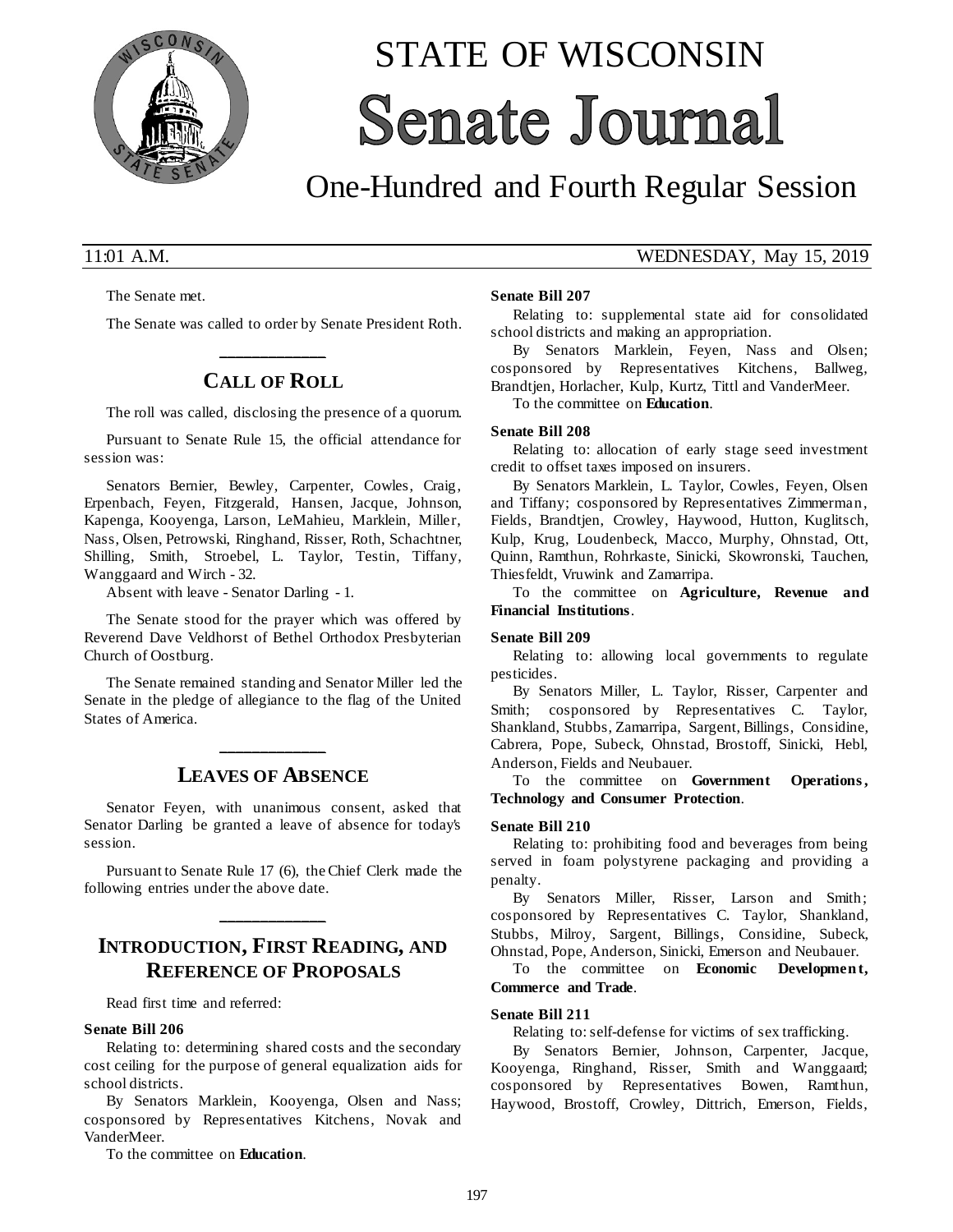Horlacher, Kulp, Sinicki, Snyder, Sortwell, Spreitzer, Stubbs, C. Taylor, Thiesfeldt, Vining and Vruwink.

To the committee on **Judiciary and Public Safety**.

#### **Senate Bill 212**

Relating to: fee waivers for state park vehicle admission receipts to pupils enrolled in grade 4 and making an appropriation.

By Senators Cowles, Smith, Larson, Miller, Olsen, Risser and Wirch; cosponsored by Representatives Sargent, Kitchens, Anderson, Crowley, Fields, Gruszynski, Horlacher, Kulp, Mursau, Neubauer, Ohnstad, Pope, Shankland, Sinicki, Skowronski, Spiros, Stubbs, Subeck and Tusler.

To the committee on **Natural Resources and Energy**.

#### **Senate Bill 213**

Relating to: an income tax exemption for cash tips paid to an employee.

By Senators Jacque, Carpenter and L. Taylor; cosponsored by Representatives Horlacher, Sargent, Brooks, Edming, Hutton, Magnafici, Plumer, Pronschinske, Quinn, Schraa, Spreitzer, Tusler, Vruwink, Zimmerman and Skowronski.

To the committee on **Agriculture, Revenue and Financial Institutions**.

#### **Senate Bill 214**

Relating to: municipal ordinance enforcement and court procedures.

By Senators Jacque, Risser, Erpenbach, Feyen, Miller, Wirch and Olsen; cosponsored by Representatives Thiesfeldt, Hebl, Hesselbein, Pope, Rohrkaste, Skowronski, C. Taylor and Vruwink.

To the committee on **Insurance, Financial Services, Government Oversight and Courts**.

#### **Senate Bill 215**

Relating to: time limits for correcting violations found by the environmental compliance audit program.

By Senators Jacque, Cowles and Miller; cosponsored by Representatives Brooks, Brandtjen, Knodl, Kulp, Skowronski, Tusler and Wichgers.

To the committee on **Natural Resources and Energy**.

#### **Senate Bill 216**

Relating to: creation of a Joint Committee on State Mandates and required funding of state mandates.

By Senators Jacque and Carpenter; cosponsored by Representatives Gundrum, Doyle, Brandtjen, Brooks, Considine, Murphy, Ramthun, Sinicki, Steffen, Vruwink and Wichgers.

To the committee on **Local Government, Small Business, Tourism and Workforce Development**.

#### **Senate Bill 217**

Relating to: diabetes care and prevention plan.

By Senators Darling, L. Taylor, Carpenter, Feyen, Hansen, Johnson, Larson, Olsen, Ringhand, Smith and Wirch; cosponsored by Representatives Vorpagel, Sargent, Anderson, Billings, Cabrera, Considine, Crowley, Edming, Fields, Hintz, Krug, Kuglitsch, Kulp, Kurtz, Magnafici, L. Myers, Novak, Ohnstad, Petryk, Pope, Ramthun, Rohrkaste,

Shankland, Snyder, Spiros, Subeck, Tittl, Tusler, C. Taylor and Skowronski.

To the committee on **Health and Human Services**.

#### **Senate Bill 218**

Relating to: reimbursement grants to employers for payment of costs for certification programs in solar energy and wind energy systems.

By Senators Cowles, L. Taylor and Wirch; cosponsored by Representatives Kuglitsch, Neylon, Kitchens, Krug, Kulp, Milroy, Mursau, Petryk and Tusler.

To the committee on **Economic** Development, **Commerce and Trade**.

### **PETITIONS AND COMMUNICATIONS**

**\_\_\_\_\_\_\_\_\_\_\_\_\_**

Pursuant to Senate Rule 17 (5), Senators Hansen and L. Taylor added as cosponsors of **Assembly Bill 10**.

Pursuant to Senate Rule 17 (5), Representative Shankland added as a cosponsor of **Senate Bill 39**.

Pursuant to Senate Rule 17 (5), Senator Carpenter added as a coauthor of **Senate Bill 91**.

Pursuant to Senate Rule 17 (5), Representative Skowronski added as a cosponsor of **Senate Bill 202**.

Pursuant to Senate Rule 17 (5), Representative Skowronski added as a cosponsor of **Senate Joint Resolution 29**.

Pursuant to Senate Rule 17 (5), Senator Hansen added as a coauthor of **Senate Joint Resolution 30**.

Pursuant to Senate Rule 17 (5), Representative Skowronski added as a cosponsor of **Senate Joint Resolution 30**.

Pursuant to Senate Rule 17 (5), Representative Skowronski added as a cosponsor of **Senate Joint Resolution 32**.

Pursuant to Senate Rule 17 (5), Representative Skowronski added as a cosponsor of **Senate Joint Resolution 33**.

Pursuant to Senate Rule 17 (5), Representative Skowronski added as a cosponsor of **Senate Joint Resolution 35**.

Pursuant to Senate Rule 17 (5), Senator Schachtner added as a coauthor of **Senate Joint Resolution 36**.

**\_\_\_\_\_\_\_\_\_\_\_\_\_**

## **REFERRALS AND RECEIPT OF COMMITTEE REPORTS CONCERNING PROPOSED ADMINISTRATIVE RULES**

#### **Senate Clearinghouse Rule 19-029**

Relating to educator licenses for military spouses. Submitted by the Department of Public Instruction. Report received from Agency, May 7, 2019. Referred to the committee on **Education**, May 15, 2019.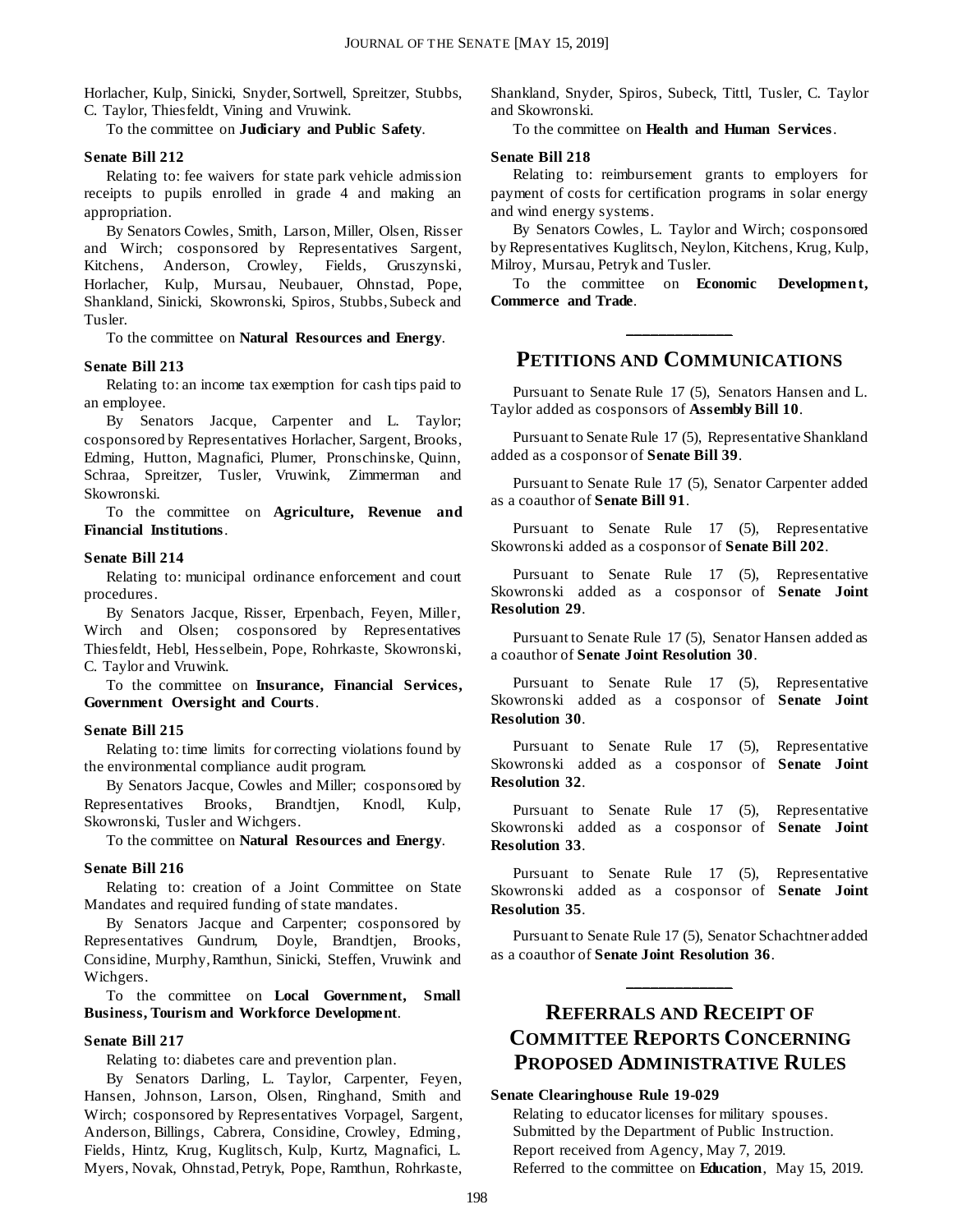## **ADVICE AND CONSENT OF THE SENATE**

**\_\_\_\_\_\_\_\_\_\_\_\_\_**

#### **State of Wisconsin Office of the Governor**

May 15, 2019

The Honorable, the Senate:

I am pleased to nominate and with the advice and consent of the Senate, do appoint JAMES M. DAMROW, of Janesville, as a Chiropractor on the Chiropractic Examining Board, to serve for the term ending July 1, 2023.

Respectfully Submitted, *TONY EVERS* Governor

Read and referred to the committee on **Health and Human Services**.

#### **State of Wisconsin Office of the Governor**

May 15, 2019

The Honorable, the Senate:

I am pleased to nominate and with the advice and consent of the Senate, do appoint TERRY ERICKSON, of La Crosse, as a Public Member on the Occupational Therapists Affiliated Credentialing Board, to serve for the term ending July 1, 2023.

Respectfully Submitted, *TONY EVERS* Governor

Read and referred to the committee on **Health and Human Services**.

#### **State of Wisconsin Office of the Governor**

May 15, 2019

The Honorable, the Senate:

I am pleased to nominate and with the advice and consent of the Senate, do appoint ANDREW J. BUTTLES, of Lancaster, as a Farmer Representative on the Land and Water Conservation Board, to serve for the term ending May 1, 2023.

Respectfully Submitted, *TONY EVERS* Governor

Read and referred to the committee on **Natural Resources and Energy**.

#### **State of Wisconsin Office of the Governor**

May 15, 2019

The Honorable, the Senate:

I am pleased to nominate and with the advice and consent of the Senate, do appoint RAYNETTA R. HILL, of Milwaukee, as a Public Member on the Wisconsin Housing and Economic Development Authority, to serve for the term ending January 1, 2022.

Respectfully Submitted, *TONY EVERS*

Governor

Read and referred to the committee on **Utilities and Housing**.

### **State of Wisconsin Office of the Governor**

May 15, 2019

The Honorable, the Senate:

I am pleased to nominate and with the advice and consent of the Senate, do appoint GEORGIANNA HALVERSON, of Madison, as a Private School Representative on the Cosmetology Examining Board, to serve for the term ending July 1, 2023.

Respectfully Submitted,

*TONY EVERS*

Governor

Read and referred to the committee on **Health and Human Services**.

**\_\_\_\_\_\_\_\_\_\_\_\_\_**

## **ADVICE AND CONSENT OF THE SENATE**

Senator Fitzgerald, with unanimous consent, asked that all appointments be taken up en masse.

**WOLFE, MEAGAN** of Madison, as Administrator of the Wisconsin Elections Commission, to serve for the term ending July 1, 2019.

**WOLFE, MEAGAN** of Madison, as Administrator of the Wisconsin Elections Commission, to serve for the term ending June 30, 2023.

The question was: Confirmation en masse?

The ayes and noes were required and the vote was: ayes, 32; noes, 0; absent or not voting, 1; as follows:

Ayes - Senators Bernier, Bewley, Carpenter, Cowles, Craig, Erpenbach, Feyen, Fitzgerald, Hansen, Jacque, Johnson, Kapenga, Kooyenga, Larson, LeMahieu, Marklein, Miller, Nass, Olsen, Petrowski, Ringhand, Risser, Roth, Schachtner, Shilling, Smith, Stroebel, L. Taylor, Testin, Tiffany, Wanggaard and Wirch - 32.

Noes – None - 0.

Absent or not voting - Senator Darling - 1.

Confirmed.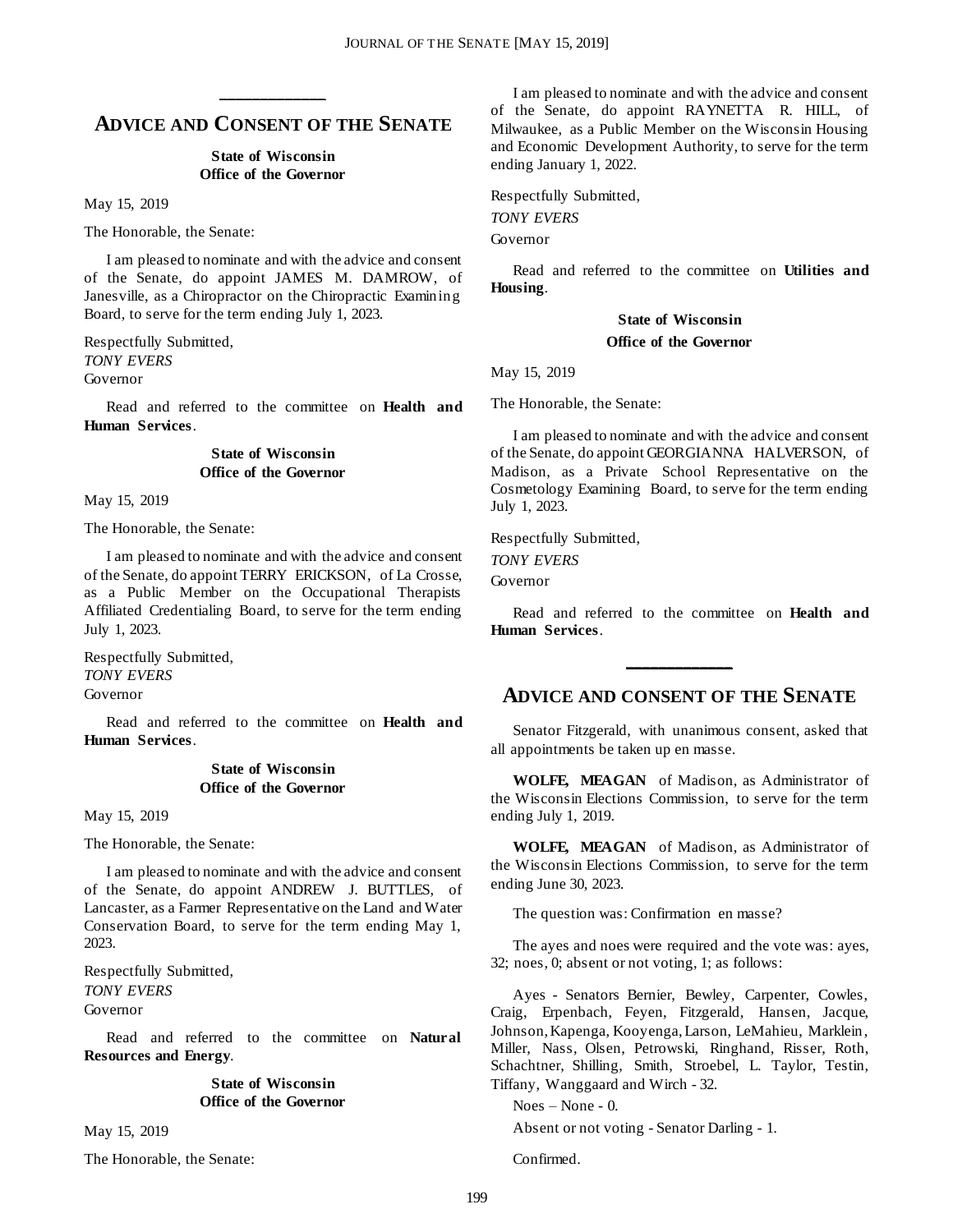## **CONSIDERATION OF MOTIONS, RESOLUTIONS, AND JOINT RESOLUTIONS NOT REQUIRING A THIRD READING**

**\_\_\_\_\_\_\_\_\_\_\_\_\_**

#### **Senate Resolution 4**

Relating to: changing the orders of business on the daily calendar.

Senator Fitzgerald, with unanimous consent, asked that **Senate Resolution 4** be placed at the foot of the 10<sup>th</sup> order of business on today's calendar.

#### **Senate Joint Resolution 11**

Relating to: honoring the life and public service of Joe Polasek.

Read.

The question was: Adoption of **Senate Joint Resolution 11**?

Adopted.

#### **Senate Joint Resolution 25**

Relating to: recognizing September 1 to 7, 2019, as Resiliency Week.

The question was: Adoption of **Senate Joint Resolution 25**?

Adopted.

#### **Senate Joint Resolution 26**

Relating to: proclaiming May as Lupus Awareness Month in Wisconsin.

The question was: Adoption of **Senate Joint Resolution 26**?

Adopted.

#### **Senate Joint Resolution 28**

Relating to: proclaiming May 2019 as Lyme Disease Awareness Month.

The question was: Adoption of **Senate Joint Resolution 28**?

Adopted.

#### **Senate Joint Resolution 30**

Relating to: proclaiming May 2019 as Wisconsin Motherhood Month.

The question was: Adoption of **Senate Joint Resolution 30**?

Adopted.

#### **Senate Joint Resolution 32**

Relating to: proclaiming May 2019 as Paper and Forestry Products Month in Wisconsin.

The question was: Adoption of **Senate Joint Resolution 32**?

Adopted.

**Senate Joint Resolution 33**

Relating to: the Mississippi River System.

The question was: Adoption of **Senate Joint Resolution 33**?

Adopted.

#### **Senate Joint Resolution 34**

Relating to: honoring the Marshall High School Girls Basketball team in their consecutive WIAA State Championship victories.

Senator Fitzgerald, with unanimous consent, asked that **Senate Joint Resolution 34** be moved to the foot of today's calendar.

#### **Senate Joint Resolution 36**

Relating to: proclaiming May 17, 18, and 19, 2019, Syttende Mai Weekend.

The question was: Adoption of **Senate Joint Resolution 36**?

Adopted.

Senator Fitzgerald, with unanimous consent, asked that the rules be suspended and **Senate Joint Resolution 37** be withdrawn from the committee on **Senate Organization** and taken up at this time.

#### **Senate Joint Resolution 37**

Relating to: celebrating June 10, 2019, as the 100th Anniversary of ratifying the 19th Amendment.

The question was: Adoption of **Senate Joint Resolution 37**?

Adopted.

#### **Senate Resolution 4**

Relating to: changing the orders of business on the daily calendar.

The question was: Adoption of **Senate Resolution 4**?

The ayes and noes were required and the vote was: ayes, 18; noes, 14; absent or not voting, 1; as follows:

Ayes - Senators Bernier, Cowles, Craig, Feyen, Fitzgerald, Jacque, Kapenga, Kooyenga, LeMahieu, Marklein, Nass, Olsen, Petrowski, Roth, Stroebel, Testin, Tiffany and Wanggaard - 18.

Noes - Senators Bewley, Carpenter, Erpenbach, Hansen, Johnson, Larson, Miller, Ringhand, Risser, Schachtner, Shilling, Smith, L. Taylor and Wirch - 14.

Absent or not voting - Senator Darling - 1.

Adopted.

Senator Fitzgerald, with unanimous consent, asked that all action be immediately messaged to the Assembly:

**Senate Joint Resolution 11 Senate Joint Resolution 25 Senate Joint Resolution 26 Senate Joint Resolution 28 Senate Joint Resolution 30 Senate Joint Resolution 32**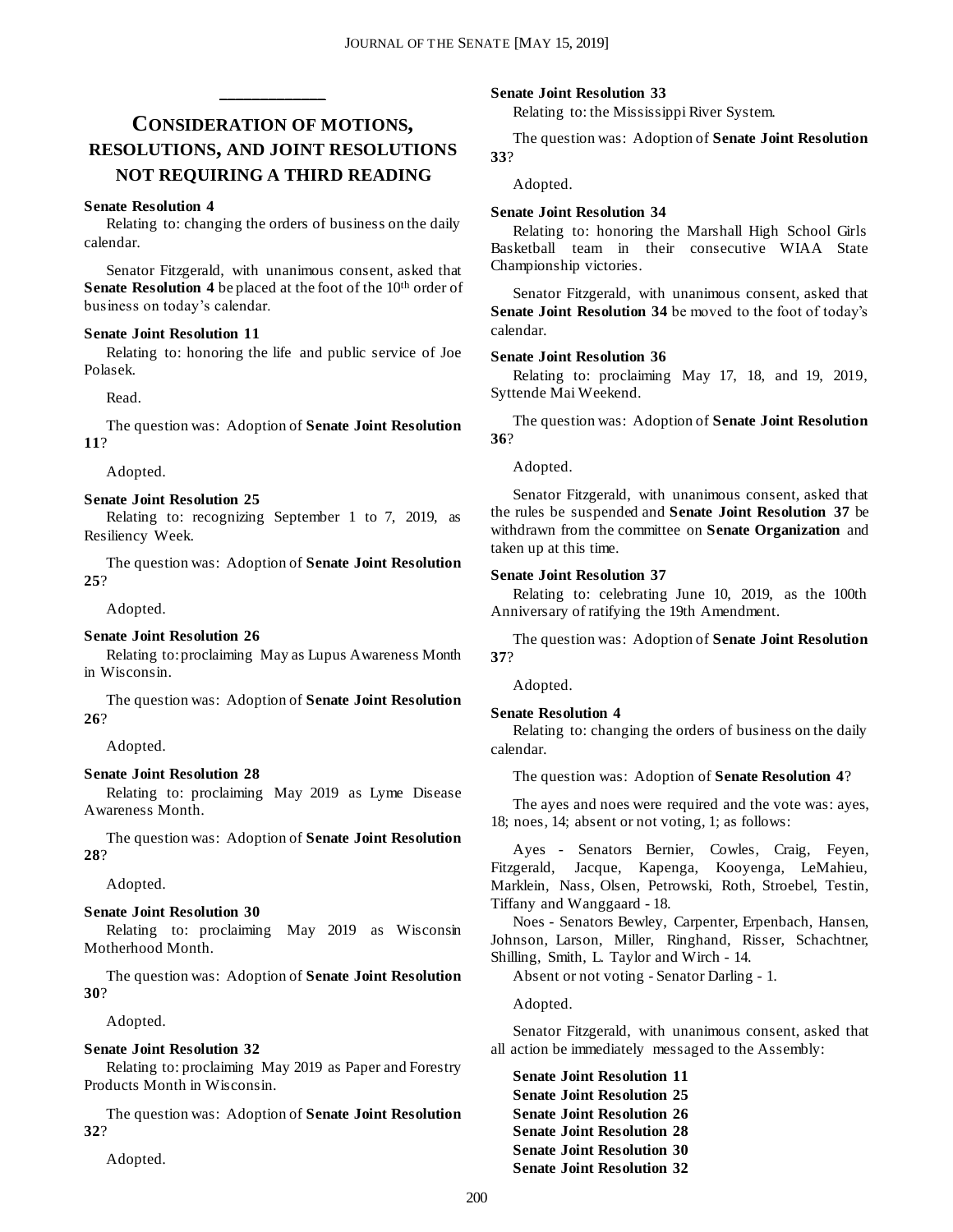**Senate Joint Resolution 33 Senate Joint Resolution 36 Senate Joint Resolution 37**

Messaged.

## **SECOND READING AND AMENDMENTS OF SENATE JOINT RESOLUTIONS AND SENATE BILLS**

**\_\_\_\_\_\_\_\_\_\_\_\_\_**

#### **Senate Joint Resolution 2**

Relating to: the rights of crime victims (second consideration).

Read a second time.

The question was: Adoption of Senate Amendment 1 to **Senate Joint Resolution 2**?

Adopted.

Ordered to a third reading.

Senator Fitzgerald, with unanimous consent, asked that the rules be suspended and the bill be given its third reading.

#### **Senate Joint Resolution 2**

Read a third time.

Senator Fitzgerald, with unanimous consent, asked that **Senate Joint Resolution 34** be withdrawn and taken up at this time.

#### **Senate Joint Resolution 34**

Relating to: honoring the Marshall High School Girls Basketball team in their consecutive WIAA State Championship victories.

The question was: Adoption of **Senate Joint Resolution 34**?

#### Adopted

Senator Fitzgerald, with unanimous consent, asked that all action be immediately messaged to the Assembly:

#### **Senate Joint Resolution 34**

Messaged.

The question was: Adoption of **Senate Joint Resolution 2**?

The ayes and noes were required and the vote was: ayes, 27; noes, 5; absent or not voting, 1; as follows:

Ayes - Senators Bernier, Bewley, Carpenter, Cowles, Craig, Erpenbach, Feyen, Fitzgerald, Hansen, Jacque, Johnson, Kapenga, Kooyenga, Larson, LeMahieu, Marklein, Nass, Olsen, Petrowski, Ringhand, Roth, Schachtner, Shilling, Testin, Tiffany, Wanggaard and Wirch - 27.

Noes - Senators Miller, Risser, Smith, Stroebel and L. Taylor - 5.

Absent or not voting - Senator Darling - 1.

Adopted.

Senator Fitzgerald, with unanimous consent, asked that all action be immediately messaged to the Assembly:

#### **Senate Joint Resolution 2**

Messaged.

#### **Senate Bill 38**

Relating to: dispensing, distributing, or selling dialysate, drugs, or devices necessary for providing home peritoneal kidney dialysis.

Read a second time.

The question was: Adoption of Senate Amendment 1 to **Senate Bill 38**?

Adopted.

Ordered to a third reading.

Senator Fitzgerald, with unanimous consent, asked that the rules be suspended and the bill be given its third reading.

#### **Senate Bill 38**

Read a third time and passed.

#### **Senate Bill 54**

Relating to: the disclosure of a retailer's sales tax liability to a successor.

Read a second time.

The question was: Adoption of Senate Amendment 1 to **Senate Bill 54**?

Adopted.

Ordered to a third reading.

Senator Fitzgerald, with unanimous consent, asked that the rules be suspended and the bill be given its third reading.

#### **Senate Bill 54**

Read a third time.

The question was: Passage of **Senate Bill 54**?

The ayes and noes were required and the vote was: ayes, 32; noes, 0; absent or not voting, 1; as follows:

Ayes - Senators Bernier, Bewley, Carpenter, Cowles, Craig, Erpenbach, Feyen, Fitzgerald, Hansen, Jacque, Johnson, Kapenga, Kooyenga, Larson, LeMahieu, Marklein, Miller, Nass, Olsen, Petrowski, Ringhand, Risser, Roth, Schachtner, Shilling, Smith, Stroebel, L. Taylor, Testin, Tiffany, Wanggaard and Wirch - 32.

Noes – None - 0.

Absent or not voting - Senator Darling - 1.

Passed.

#### **Senate Bill 70**

Relating to: bringing contraband into a jail or prison and providing a penalty.

Read a second time.

Ordered to a third reading.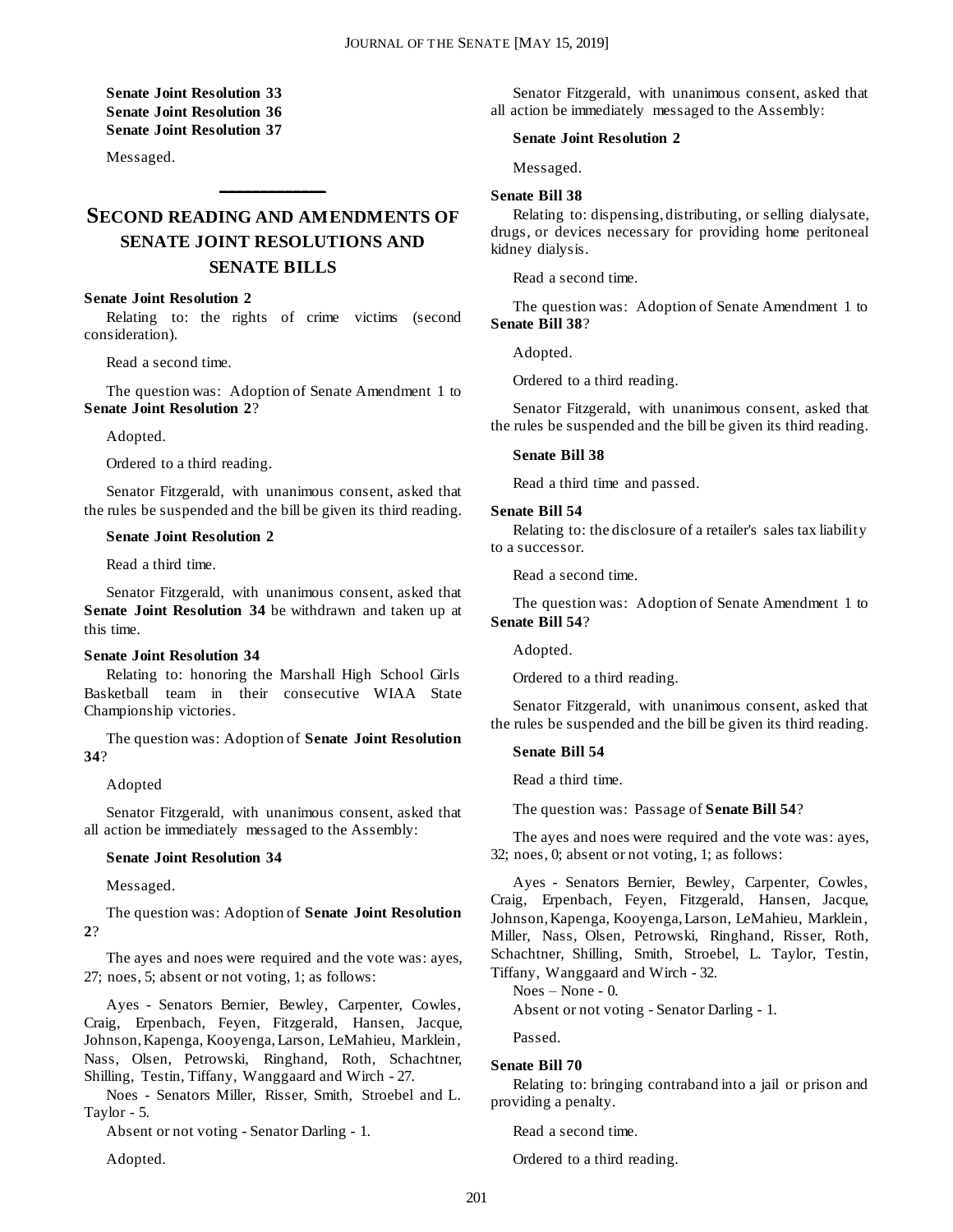Senator Fitzgerald, with unanimous consent, asked that the rules be suspended and the bill be given its third reading.

#### **Senate Bill 70**

Read a third time and passed.

#### **Senate Bill 83**

Relating to: retail sales of intoxicating liquor for consumption off the licensed premises.

Read a second time.

Ordered to a third reading.

Senator Fitzgerald, with unanimous consent, asked that the rules be suspended and the bill be given its third reading.

#### **Senate Bill 83**

Read a third time and passed.

#### **Senate Bill 91**

Relating to: buying and selling water pollution credits through a central clearinghouse.

Read a second time.

The question was: Adoption of Senate Amendment 1 to Senate Amendment 1 to **Senate Bill 91**?

#### Adopted.

The question was: Adoption of Senate Amendment 1 to **Senate Bill 91**?

#### Adopted.

Senator Fitzgerald, with unanimous consent, asked that the Senate stand informal.

Senator Cowles moved that Senate Amendment 2 to **Senate Bill 91** be laid on the table.

The question was: Tabling of Senate Amendment 2 to **Senate Bill 91**?

The ayes and noes were demanded and the vote was: ayes, 30; noes, 2; absent or not voting, 1; as follows:

Ayes - Senators Bernier, Bewley, Carpenter, Cowles, Craig, Erpenbach, Feyen, Fitzgerald, Hansen, Jacque, Johnson, Kooyenga, Larson, LeMahieu, Marklein, Miller, Nass, Olsen, Petrowski, Ringhand, Risser, Roth, Schachtner, Shilling, Smith, Stroebel, L. Taylor, Testin, Wanggaard and Wirch - 30.

Noes - Senators Kapenga and Tiffany - 2. Absent or not voting - Senator Darling - 1.

Tabled.

Ordered to a third reading.

Senator Fitzgerald, with unanimous consent, asked that the rules be suspended and the bill be given its third reading.

#### **Senate Bill 91**

Read a third time.

The question was: Passage of **Senate Bill 91**?

The ayes and noes were demanded and the vote was: ayes, 32; noes, 0; absent or not voting, 1; as follows:

Ayes - Senators Bernier, Bewley, Carpenter, Cowles, Craig, Erpenbach, Feyen, Fitzgerald, Hansen, Jacque, Johnson, Kapenga, Kooyenga, Larson, LeMahieu, Marklein, Miller, Nass, Olsen, Petrowski, Ringhand, Risser, Roth, Schachtner, Shilling, Smith, Stroebel, L. Taylor, Testin, Tiffany, Wanggaard and Wirch - 32.

Noes – None - 0. Absent or not voting - Senator Darling - 1.

Passed.

Senator Fitzgerald, with unanimous consent, asked that all action be immediately messaged to the Assembly:

**Senate Bill 38 Senate Bill 54 Senate Bill 70 Senate Bill 83 Senate Bill 91**

Messaged.

## **SECOND READING AND AMENDMENTS OF ASSEMBLY JOINT RESOLUTIONS AND ASSEMBLY BILLS**

**\_\_\_\_\_\_\_\_\_\_\_\_\_**

#### **Assembly Bill 10**

Relating to: eliminating deductions for moving expenses for businesses that move out of the state or out of the United States.

Read a second time.

Ordered to a third reading.

Senator Fitzgerald, with unanimous consent, asked that the rules be suspended and the bill be given its third reading.

#### **Assembly Bill 10**

Read a third time.

The question was: Concurrence of **Assembly Bill 10**?

The ayes and noes were required and the vote was: ayes, 31; noes, 1; absent or not voting, 1; as follows:

Ayes - Senators Bernier, Bewley, Carpenter, Cowles, Craig, Erpenbach, Feyen, Fitzgerald, Hansen, Jacque, Johnson, Kooyenga, Larson, LeMahieu, Marklein, Miller, Nass, Olsen, Petrowski, Ringhand, Risser, Roth, Schachtner, Shilling, Smith, Stroebel, L. Taylor, Testin, Tiffany, Wanggaard and Wirch - 31.

Noes - Senator Kapenga - 1.

Absent or not voting - Senator Darling - 1.

Concurred in.

Senator Fitzgerald, with unanimous consent, asked that all action be immediately messaged to the Assembly:

#### **Assembly Bill 10**

Messaged.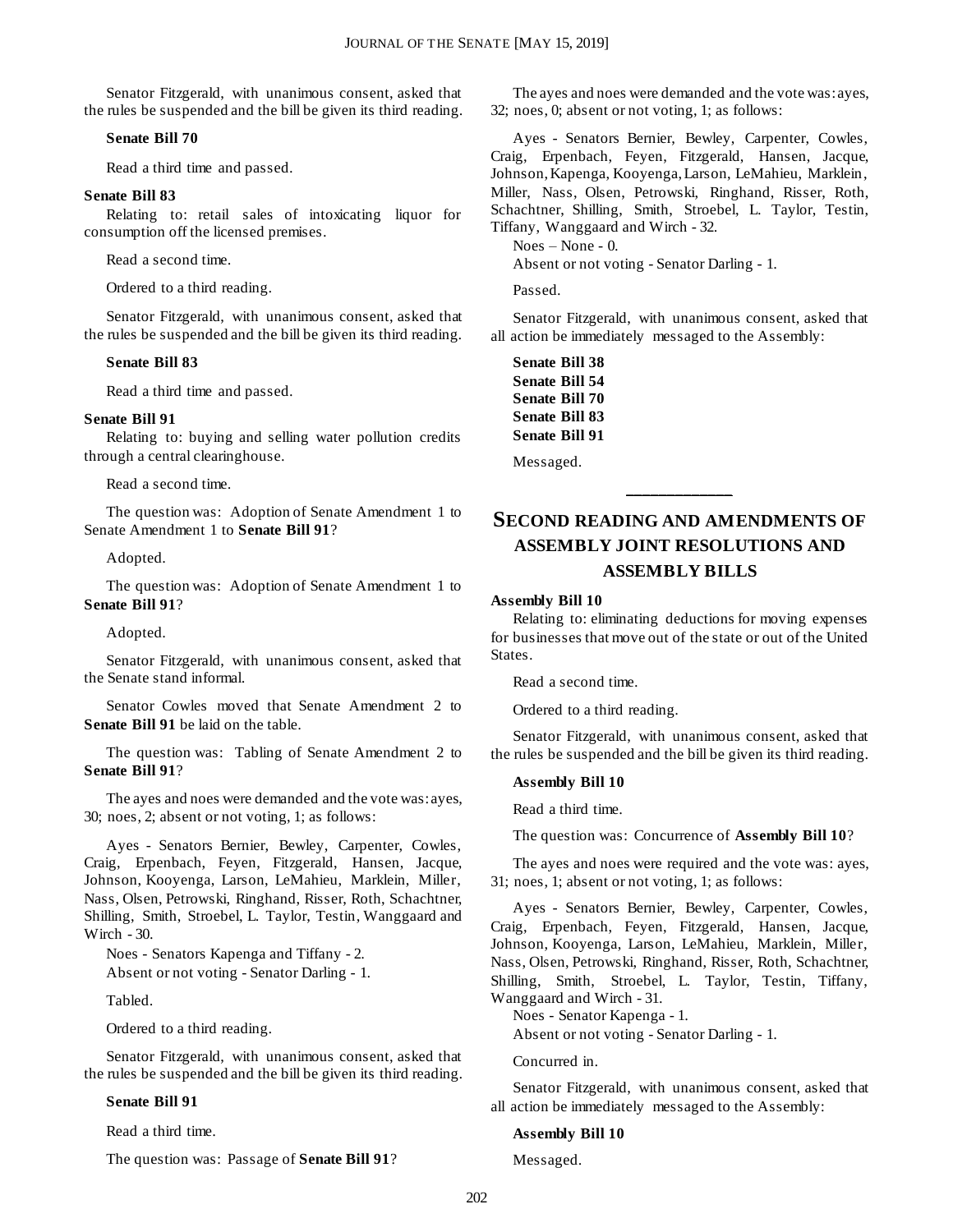## **\_\_\_\_\_\_\_\_\_\_\_\_\_ MOTIONS MAY BE OFFERED**

Senator Ringhand asked unanimous consent that the rules be suspended and **Senate Bill 130** be withdrawn from the committee on **Agriculture, Revenue and Financial Institutions** and be taken up at this time.

Senator Fitzgerald objected.

Senator Ringhand moved that the rules be suspended and Senate Bill 130 be withdrawn from the committee on **Agriculture, Revenue and Financial Institutions** and be taken up at this time.

#### **Senate Bill 130**

Relating to: property tax assessments regarding leased property and assessments based on comparable sales and market segments.

The question was: Shall the rules be suspended and **Senate Bill 130** be withdrawn from the committee on **Agriculture, Revenue and Financial Institutions** and be taken up at this time?

The ayes and noes were demanded and the vote was: ayes, 14; noes, 18; absent or not voting, 1; as follows:

Ayes - Senators Bewley, Carpenter, Erpenbach, Hansen, Johnson, Larson, Miller, Ringhand, Risser, Schachtner, Shilling, Smith, L. Taylor and Wirch - 14.

Noes - Senators Bernier, Cowles, Craig, Feyen, Fitzgerald, Jacque, Kapenga, Kooyenga, LeMahieu, Marklein, Nass, Olsen, Petrowski, Roth, Stroebel, Testin, Tiffany and Wanggaard - 18.

Absent or not voting - Senator Darling - 1.

Refused to suspend rules.

## **ANNOUNCEMENTS, ADJOURNMENT HONORS, AND REMARKS UNDER SPECIAL PRIVILEGE**

**\_\_\_\_\_\_\_\_\_\_\_\_\_**

Senator Hansen, with unanimous consent, asked that the Senate adjourn in honor of three institutions that came about in 1919 and are celebrating 100 years: IBEW-Local 158, Fort Howard, now Georgia Pacific, and the Green Bay Packers.

Senator Wanggaard, with unanimous consent, asked that the Senate adjourn in honor of Peace Officers Memorial Day, and National Police Week. In 1962, President Kennedy declared today, May 15th, Peace Officers Memorial Day, and the corresponding week Police Week. This annual observance pays respect to law enforcement officers who have been disabled or have lost their lives in the line of duty for the safety and protection of others. As a retired police officer, Senator Wanggaard is proud and honored to remember his fellow law enforcement officers. Thank you to all of those who have served, and all of those who continue to protect and serve us today.

Senator Miller, with unanimous consent, asked that the Senate adjourn in honor of Maya Jadhav of Eagle School in Fitchburg and Spencer Phillips of Indian Mound Middle School in McFarland. Maya won the 2019 Badger State Spelling Bee and has advanced to the 92nd Scripps National Spelling Bee, May 27-30. Spencer Phillips and other Wisconsin students have also qualified for the Scripps National Spelling Bee.

Senator Taylor, with unanimous consent, asked that the Senate adjourn in honor of the women who fought for the suffrage and the black women who were left out of the 19<sup>th</sup> Amendment.

Senator Taylor, with unanimous consent, asked that the Senate adjourn in honor of her mother Lena J. Taylor and grandmother Delta Packard, who taught her not only entrepreneurship but also to love herself and not define herself based on what others say or think.

Senator Taylor, with unanimous consent, asked that the Senate adjourn in honor of fallen officers across the nation and the two fallen officers from the Milwaukee community. They will be naming a highway in honor of them.

Senator Schachtner, with unanimous consent, asked that the Senate adjourn in honor of Becky Olson of Somerset. Becky Olson was recognized by Minneapolis Fox 9 as a Top Teacher for her outstanding work in and out of the classroom.

Senator Schachtner, with unanimous consent, asked that the Senate adjourn in honor of graduating students from Senate District 10.

Senator Schachtner, with unanimous consent, asked that the Senate adjourn in honor of law enforcement officers across Wisconsin. As a medical examiner, Senator Schachtner works closely with law enforcement and observes the dedication of those in uniform regularly.

Senator Bewley, with unanimous consent, asked that the Senate adjourn in honor of Jayme Closs, the young woman who escaped her abductor. She came to the Assembly today to accept a Hometown Hero Award.

Senator Wanggaard, with unanimous consent, asked that the Senate adjourn in honor of his intern, Seap Bhardwaj. For the last year he have had the pleasure of having Seap Bhardwaj as an intern in his office. She is a constituent from Bristol and is a junior at UW-Madison, majoring in Political Science and Economics. Next semester she will be interning and taking classes in Washington D.C. She has been an outstanding intern and her work ethic is admirable. It has been a pleasure having her here over the past year, and Senator Wanggaard wishes her the very best in her future endeavors! Fine job!

Senator Wanggaard, with unanimous consent, asked that the Senate adjourn in honor of his intern, Kennedy Borman. Kennedy has worked in his office during different periods since 2015 and has provided their office with hours of hard work and entertainment. This past weekend she graduated from UW-Madison with a degree in Political Science. Her passion about the legislative process and work ethic have earned her a job in the Assembly. Senator Wanggaard wishes her all the luck in her new position and is excited to see her around the building. Fine job, Kennedy!